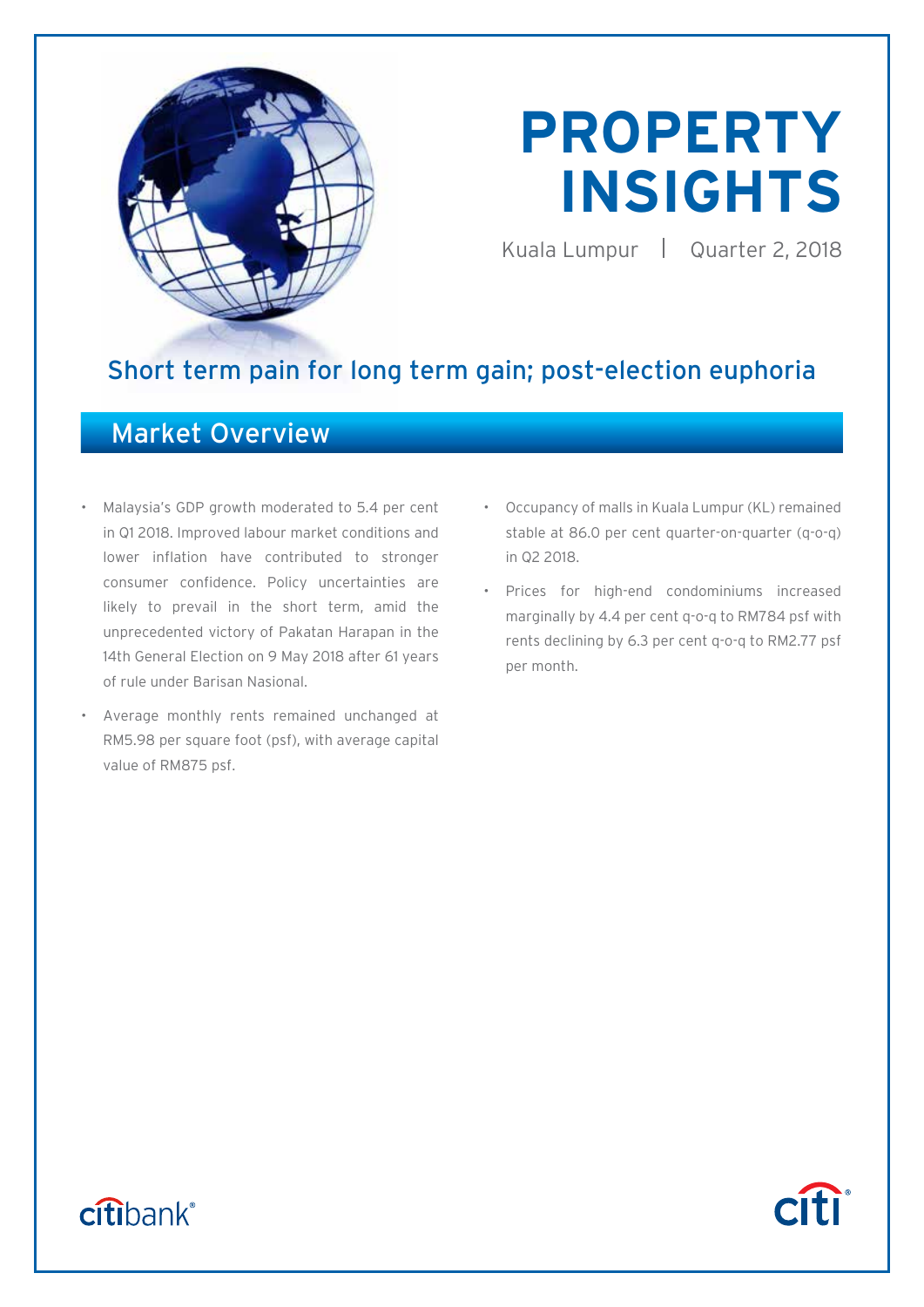## Trends & Updates

## The Economy

#### **Key Highlights in Q2**

- Malaysia's economy expanded by 5.4 per cent year-on-year (y-o-y) in Q1 2018 (Q4 2017: 5.9 per cent y-o-y).
- Unemployment rate decreased marginally to 3.3 per cent in Q1 2018.
- Headline inflation, measured by the annual change in Consumer Price Index (CPI), trended lower at 1.8 per cent in Q1 2018 (Q4 2017: 3.5 per cent).
- Consumer Sentiment Index (CSI) rose higher to 91.0 in Q1 2018 from 82.6 in Q4 2017.
- In Q2, the Ringgit depreciated by 3.0 per cent, to RM3.98 per US dollar.

#### **Market Commentary**

Malaysia's GDP recorded a growth of 5.4 per cent y-o-y in Q1 2018, compared to the 5.9 per cent in Q4 2017 (Figure 1). On a q-o-q seasonally adjusted basis, the economy expanded by 1.4 per cent.

Domestic demand continued to grow, albeit at a slower pace of 4.1 per cent compared to 6.2 per cent in Q4 2017. This was due to the moderate growth in private sector spending and a marginal decline in public expenditure.

On the supply side, growth was driven by the services sector which rose 6.5 per cent y-o-y, followed by the manufacturing (5.3 per cent), construction (4.9 per cent), agriculture (2.8 per cent) and mining (0.1 per cent) sectors.

Headline inflation trended lower at 1.8 per cent. This can be attributed mainly to the lower inflation recorded in the transport sector, as the stronger Ringgit offsets the impact of higher global oil prices in Q1. According to Bank Negara Malaysia (BNM), headline inflation for 2018 is projected at 2.0 to 3.0 per cent, depending on global oil prices.

#### Figure 1

**Malaysia GDP growth and unemployment**



Source: Bank Negara Malaysia, Department of Statistics Malaysia, NTL Research

#### Given the sustained domestic demand, short-term uncertainties are unlikely to derail the long-term growth prospects.



Source: Malaysian Institute of Economic Research, NTL Research

There was a slight improvement in the labour market in Q1 2018, as net employment gain outweighed the expansion of labour force, resulting in lower unemployment rate of 3.3 per cent from 3.4 per cent in Q4 2017.

The lower inflation and stable labour market have contributed to the rise in consumer confidence, as evidence by the growth in the CSI (Figure 2).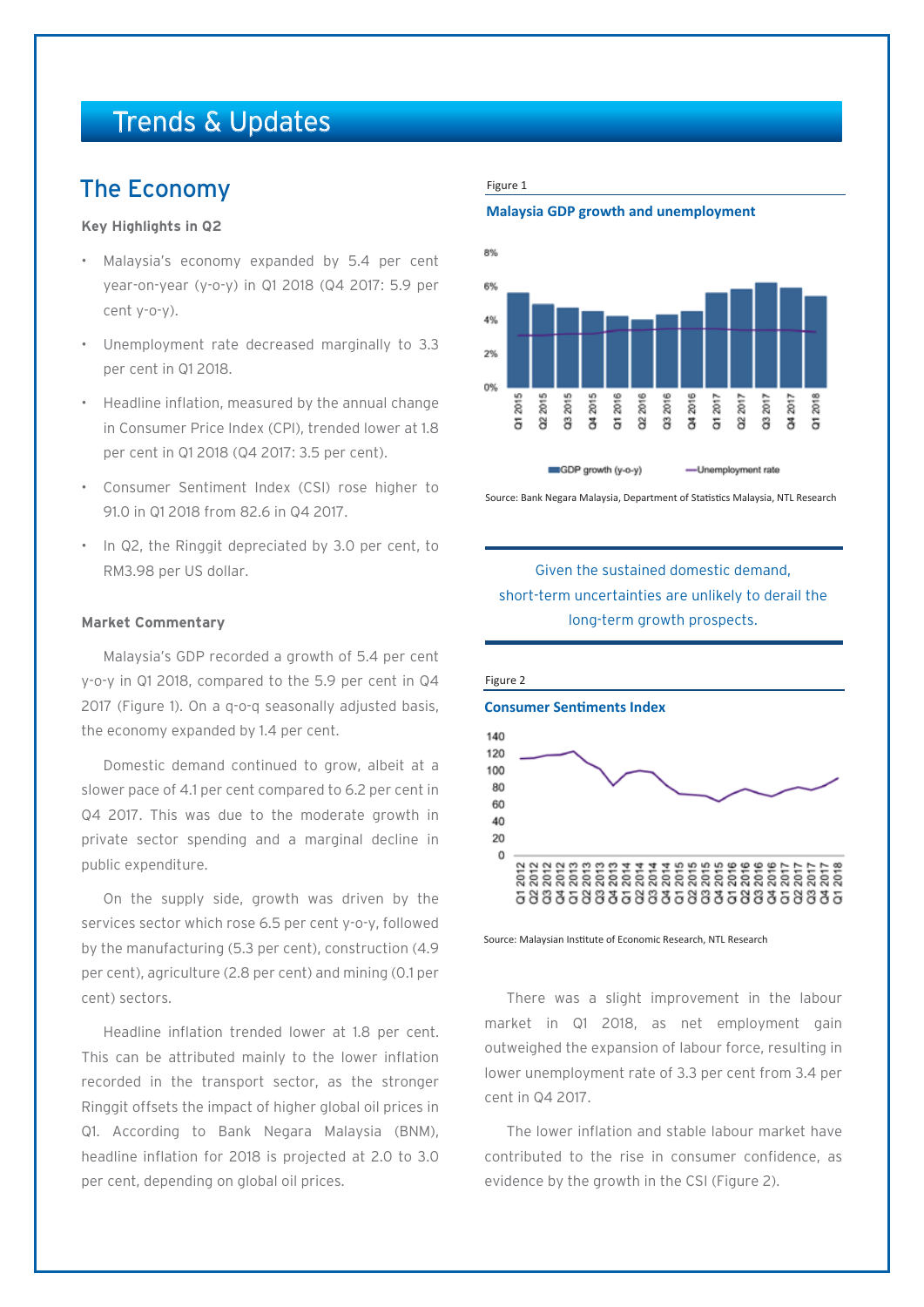Between 30 March and 31 May 2018, the Ringgit depreciated against the US dollar by 3.0 per cent (Figure 3). While the higher crude oil prices and sustained economy provide upside potential for the Ringgit, its future growth will also be dependent on the economic policies of the newly-elected Pakatan Harapan Government.

#### **Outlook**

For 2018, BNM forecasts the GDP to grow by 5.5 to 6.0 per cent. Economic outlook remains positive, despite concerns on policy uncertainties posed by the election results and cutbacks on mega infrastructure projects, announced as well as under review.

## Residential Figure 4

#### **Key Highlights in Q2**

- Two developments were completed in Q2 2018, bringing a substantial new supply of 1,168 condominium units into the market. The two developments are The Fennel in Sentul East (916 units) and Dorsett Residences in Bukit Bintang (252 units).
- Some 5,260 high-end residential units are expected to complete in H2 2018, of which 40 per cent will be in the city centre (Figure 4).
- The price of high-end condominiums increased by 4.4 per cent q-o-q to RM784 psf (Figure 5).
- On the other hand, rent eased by 6.3 per cent q-o-q to RM2.77 psf in a competitive market lacking tenant demand.

#### **Market Commentary**

In its election manifesto, the new Pakatan Harapan Government has pledged to address critical issues pertaining to the local property market. Among its promises is to build one million affordable homes in the first two terms as a Government. The Government has also pledged to introduce a special housing loan scheme to encourage youths to buy their first home. These initiatives will likely increase number of transactions and encourage more affordable housing projects by both public and private sectors.

#### Figure 3

#### **Malaysian Ringgit Exchange Rate**



Source: Bank Negara Malaysia, NTL Research





#### Figure 5

#### **Rental and price indices of high-end condominiums in Kuala Lumpur**



#### Source: NTL Research

The zero rating of the GST made effective on 1 June 2018 will lower prices in the medium term and is expected to boost buyers' confidence and overall market sentiment. The GST implementation required developers to consider the GST on input costs,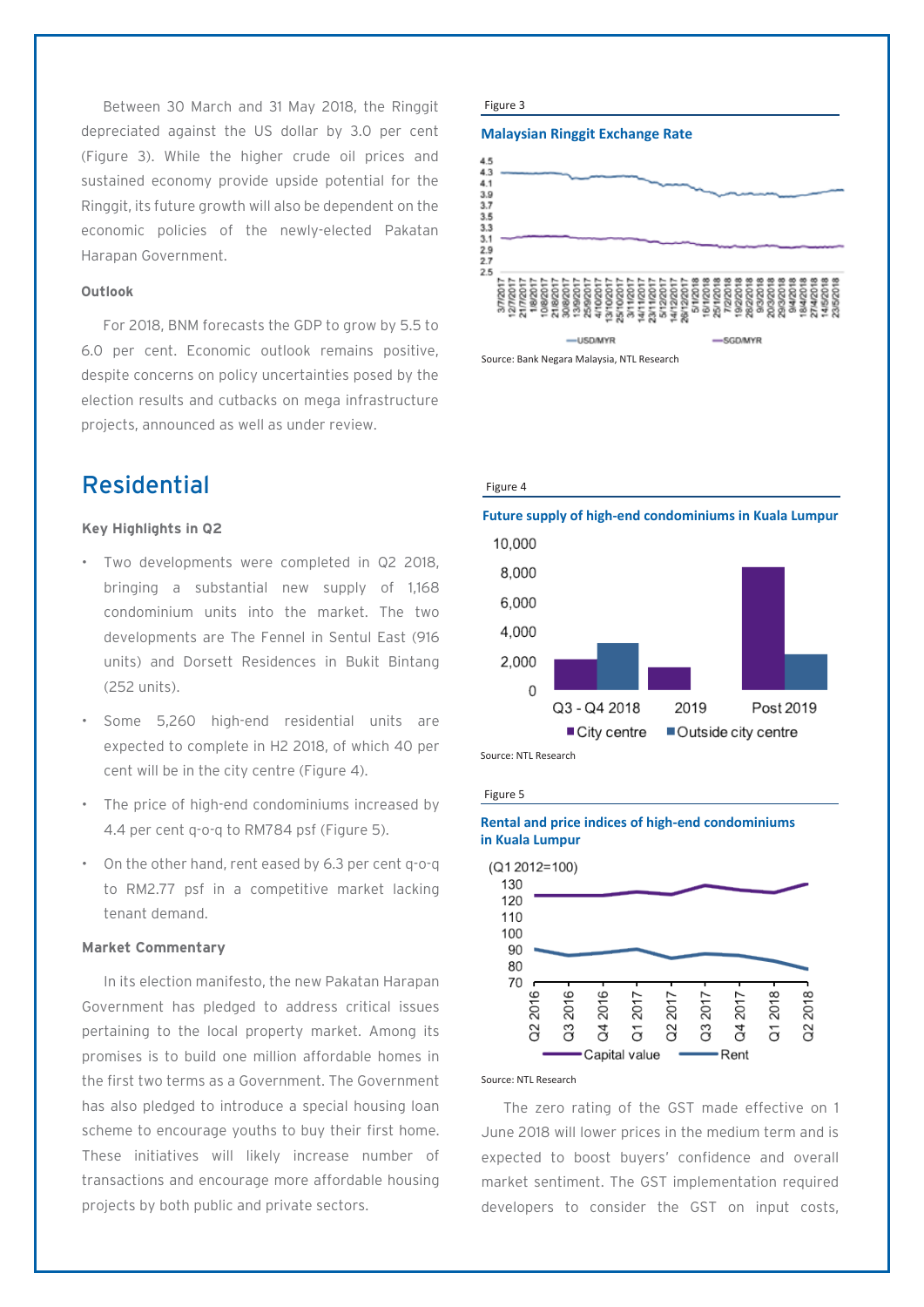resulting in an increase on overall development cost that was passed on to the buyers.

In the latest release by the National Property Information Centre (NAPIC), as of Q1 2018, the cumulative unsold completed residential units (including serviced apartments and SOHOs) has increased significantly by 55.7 per cent y-o-y, to 34,532 units worth RM22.26bn as compared to 22,175 units worth RM13.27bn in 2017. Overall, across all price segments of units launched, a third remain unsold, of which properties priced between RM500,000 and RM1.0m had the largest share of launched units.

Weak market sentiments coupled with several factors including stringent financing policies, supply-demand mismatch and locational factors, have attributed to the increase of unsold units.

> The new ruling Government is expected to bring more changes that could benefit the overall housing market.

## Retail

#### **Key Highlights in Q2**

- Retail sales recorded a modest growth of 2.6 per cent for Q1 2018.
- Total retail stock in KL rose to 31.1m sq ft with the opening of Shoppes at the Four Season Place in May. Meanwhile, stock outside KL remained at 31m sq ft (Figure 6).
- Retail mall occupancy in KL lingered at 86.0 per cent.

#### **Market Commentary**

The CSI surged by 8.4 points to 91 during Q1 2018, backed by stronger than expected GDP growth. Despite staying below the 100 points threshold, the Index in Q1 2018 was the highest since late 2014. The CSI improved in the last three consecutive quarters, signifying a revival of optimism.

#### **Outlook**

Meanwhile, it is still too early to assess the impact of the new Government change toward the overall housing market in Malaysia. Market players are interested to witness how the new Government will realise its pre-election promises. Issues that are critical to the property market such as affordable housing and multi-billion-ringgit infrastructure projects have been featured remarkably in the Government's manifesto.

The industry is expecting a positive outlook provided that the economy can be managed well. The Government's decision to scrap the Kuala Lumpur–Singapore high-speed rail (HSR) and the Mass Rapid Transit 3 (MRT3) projects has been praised as one of the best actions to save country from unsustainable debt, although this will impact on property projects served by the proposed lines. With the new Government, more policies relating to housing will likely to be reviewed and this will bring uncertainties to the market in the short term.



Source: NTL Research

Figure 6

Retail sales in Q1 2018 recorded a lower-than-expected growth of 2.6 per cent. Growth declined by more than half of the forecast of 5.4 per cent. With spending to remain cautious during the quarter, the festive Lunar New Year season failed to lift retail sales.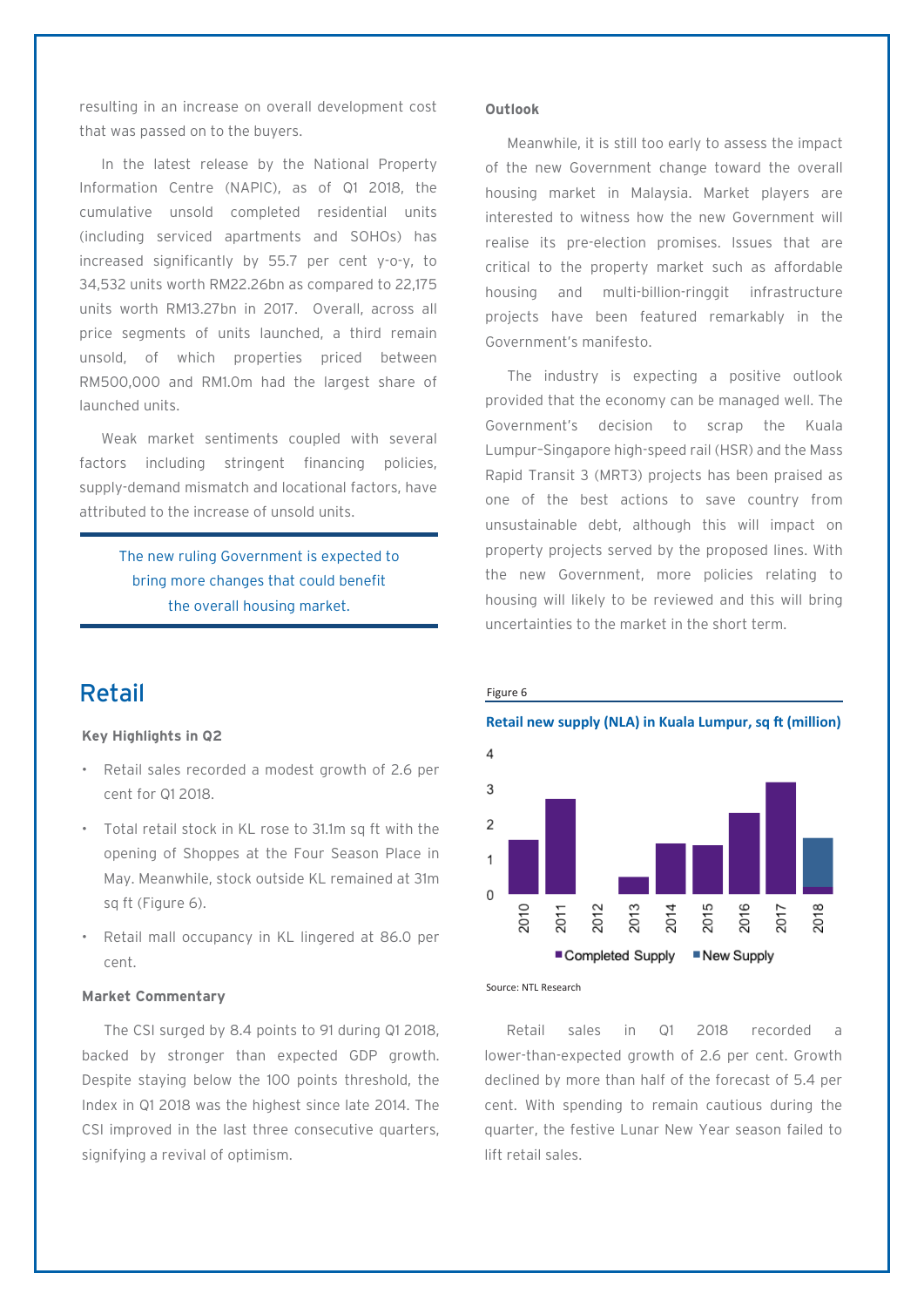The change in Government is expected to improve consumers' confidence in the economy and in turn lead to higher expenditures. As part of its election manifesto, the new Government has zero-rated Goods and Services Tax (GST) for an interim period of three months, from June to August, en-route to abolish the widely detested levy.

The plan to abolish the GST is expected to positively impact the retail industry. Sales and Services Tax (SST) is being reintroduced and will likely to take effect in September with unforeseen effects.

### Zero-rated GST coupled with the biggest festive season of Hari Raya are stepping stones for improved retail sales.

On new completions, the city centre welcomed the opening of Four Seasons Place, located at the heart of Kuala Lumpur. The 65-storey tower comprises hotel, residence, and retail. The retail podium, Shoppes at the Four Seasons Place, comprises 200,000 sq ft of

## **Office**

#### **Key Highlights in Q2**

- There were no new completions in Q2 as the bulk of new completions for 2018 are expected in H2 2018.
- Capital value and average monthly rental rates remained at RM875 psf and RM5.98 psf respectively (Figure 7).
- Average occupancy rates remained flat at 80.0 per cent with no major upside in demand as businesses continue to be cautious with emerging external risks such as a trade war (Figure 8).

#### **Market Commentary**

In the run up to the 14th GE, less activities were recorded with an unchanged average occupancy rate of 80.0 per cent. Despite having no completions in the quarter, approximately 4m sq ft Net Lettable Area (NLA) of office space is expected to be completed in H2 2018, including Etiqa Bangsar (380,000 sq ft NLA), Equatorial Plaza (460,000 sq ft NLA) and The Exchange 106 (2.6m sq ft NLA) (Figure 9).

#### Table 1

#### **Selected upcoming retail malls in Klang Valley**

| Name of development           | Est area<br>(NLA, sqft) | Location | Est year of<br>completion |
|-------------------------------|-------------------------|----------|---------------------------|
| <b>Empire City Damansara</b>  | 2,500,000               | Selangor | 2018                      |
| <b>Tropicana Gardens Mall</b> | 1,000,000               | Selangor | 2018                      |
| Central Plaza @ i-City        | 1,000,000               | Selangor | 2018                      |

Source: NTL Research

retail space is largely occupied by Robinsons; a department store with presence in both Malaysia and Singapore.

#### **Outlook**

Looking ahead, retail sales for Q2 2018 is expected to expand by 6.3 per cent, in anticipation for the festive Eid season. Sales for Q3 and Q4 2018 are expected to grow by 6.8 and 3.5 per cent respectively. Overall, for 2018, a growth of 5.3 per cent is anticipated.





In Q2, the average monthly rent for prime office remained unchanged at RM5.98 psf while the average monthly rent for secondary space eased further to RM4.14 psf from RM4.20 psf in the previous quarter. Capital value was stable at RM875 psf, while the yield maintained at 6.25 per cent.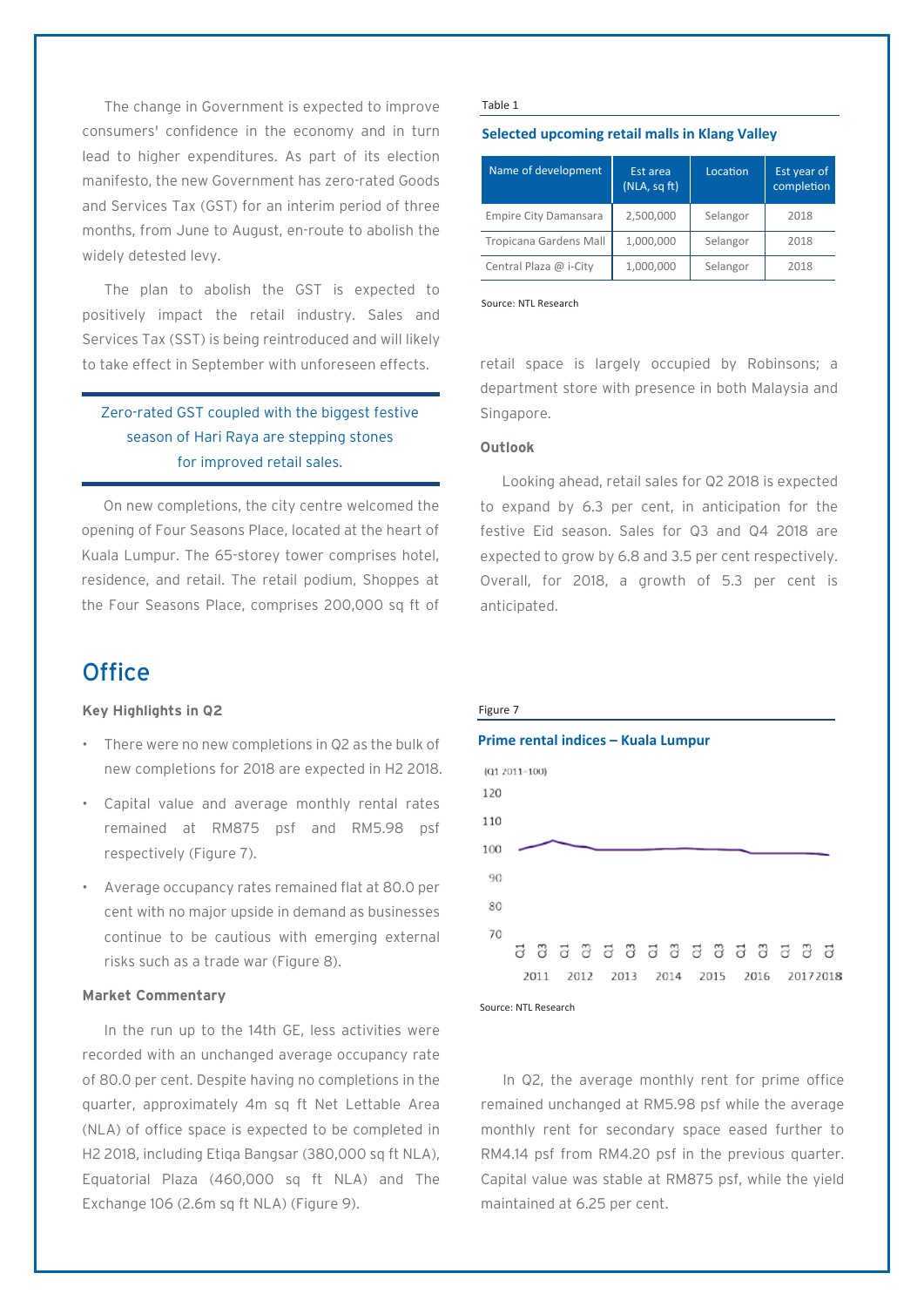#### Businesses are generally adopting a wait-and-see attitude on the back of policy uncertainties.

Since the GE on 9 May, the new Pakatan Harapan Government has been reviewing all mega projects, with the possibility that some of the major planned office developments in KL, especially those linked to GLCs, will be affected given public debt level concerns. The controversial TRX project, KL new international financial hub, will continue.

The opening of Alibaba's first regional Southeast Asia office in KL at Bangsar South could help jumpstart the emerging e-commerce sector in Malaysia in conjunction with the Digital Free Trade Zone (DFTZ) which is also involved in KLIA.

#### **Outlook**

The office market in KL is expected to remain challenging in H2 2018 as there are currently no major catalysts to boost demand in the short-term to meet the new supply of close to 4m sq ft NLA of office space by end 2018. Concerns on policy uncertainties are likely to hold investors in the short-term.

Notwithstanding, rising oil price is leading to more activities and projects in the office market. Hopefully, this can be translated to newer spaces in due course, after the recent spate of consolidation. Confidence in the new Government to boost economic growth and attract foreign direct investments are likely to produce a positive outlook in the medium term.

#### Figure 8

#### **Office net absorption, sq ft (million)**





Figure 9



Source: NTL Research